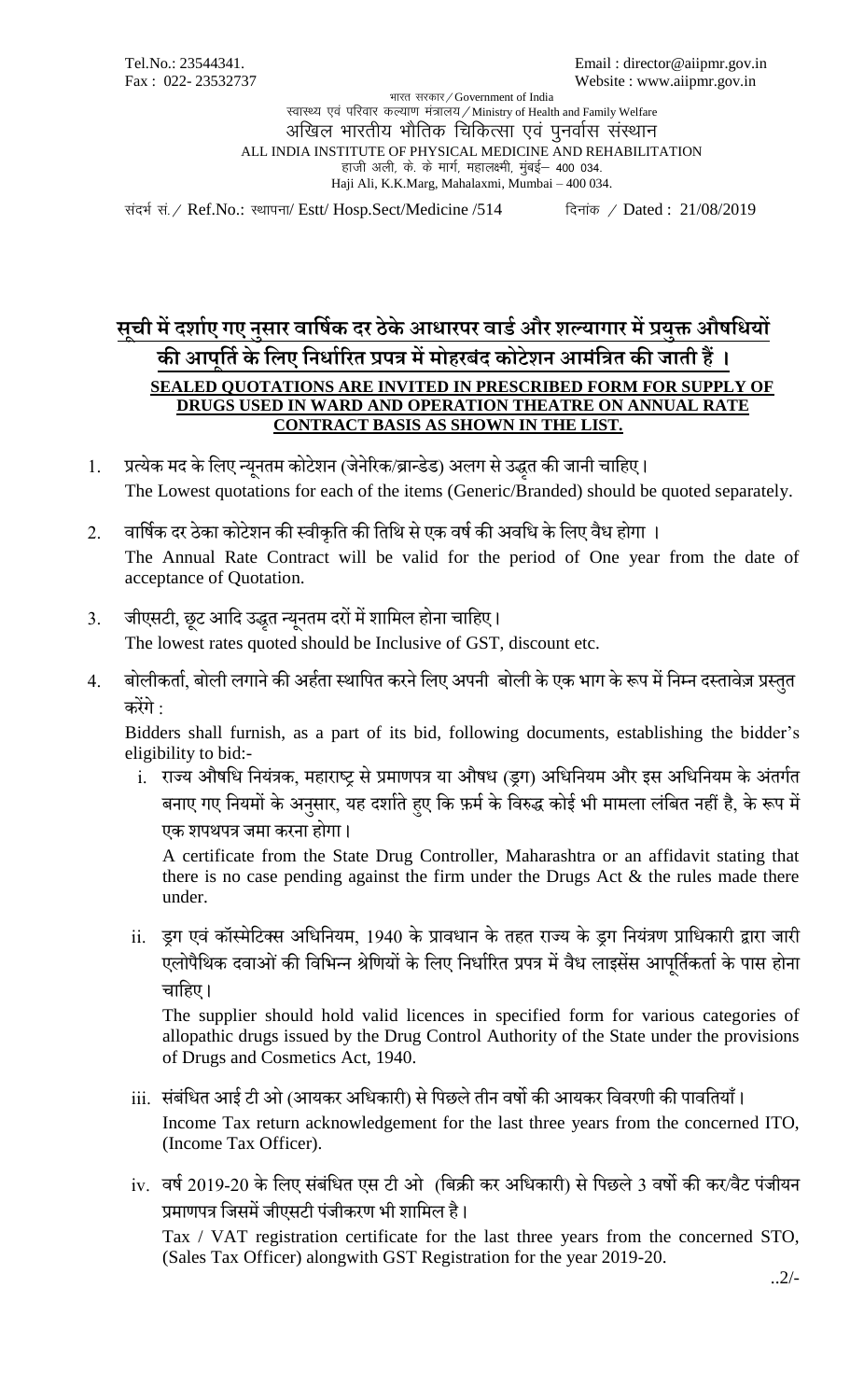कोटेशन मुहरबंद लिफाफे में, अ.भा.भौ.चि.पु.सं.में, ''निदेशक, अखिल भारतीय भौतिक चिकित्सा एवं पुनर्वास संस्थान, हार्जो अली, मुंबई- 400 034." को संबोधित करके लिफाफे के ऊपर **"वार्ड और शल्यागार में प्रयुक्त औषर्धयों के र्िए कोटेर्न"** लििकि स्िािना लवभाग मशउििब्ि कोटेशन िटेच मशलदनांक **24/09/2019** को अपराहन् 12.30 बजे के पूर्व डालें।

The Quotations should be in sealed envelopes superscribed as **"QUOTATIONS FOR MEDICINE DRUGS USED IN WARD AND OPERATION THEATRE"** at AIIPMR addressed to the "Director, All India Institute of Physical Medicine and Rehabilitation, Haji Ali Park, Mumbai – 400 034" and to be dropped in quotation Box available with Establishment Section on or before 12.30 P.M. (I.S.T**) 24/09/2019.**

## *टिप्पणी* **/** *NOTE***:**

- i. प्राधिकृत हस्ताक्षरकर्ता के नाम एवं पदनाम सहित हस्ताक्षरित कोटेशन ही वैध मानी जाएगी। Quotations signed with name & designation of authorized signatory will only be valid.
- ii. कोटेशन स्वीकृति की तिथि से एक वर्ष की अवधि के लिए वैध होनी चाहिए। Quotations should be valid for the period of one year from date of Acceptance.
- iii. एक वर्ष की अवधि दौरान किसी भी परिस्थितियों में दरों में ऊपर की ओर संशोधन करने हेतु अनुमति नहीं होगी, केवल लागू जीएसटी को छोड़कर। Upward revision in rates will not be allowed under any circumstances during the period of one year, except for GST applicable.
- $i$ v. संबंधित विभाग की आवश्यकतानुसार आदेश समय-समय पर निकाले जाएंगे। Orders will be placed periodically based upon the requirement of the concerned department.
- $\mathbf v$ . बिल का अग्रिम भुगतान नहीं किया जाएगा। Advance payment of the bill will not be made.
- $\rm{vi.}$  तीन प्रतियों में पूर्व प्राप्ति बिल के अनुसार भुगतान किया जाएगा। Payment will be made against pre-receipted bill in triplicate.

इस मामले में किसी भी प्रकार की अन्य जानकारी की आवश्यकता हो तो सोमवार से शुक्रवार पूर्वाह्न 9.00 से अपराह्न 3.00 बजे तक इस कार्यालय से प्राप्त की जा सकती है।

Any other information you may require in this matter can be obtained from this office from Monday to Friday between 9.00 a.m. to 3.00 p.m.

भवदीया $\angle$ Yours faithfully,

 $Sd$  -

(मुख्य चिकित्सा अधिकारी (एन.एफ.एस.जी) (Chief Medical Officer (NFSG)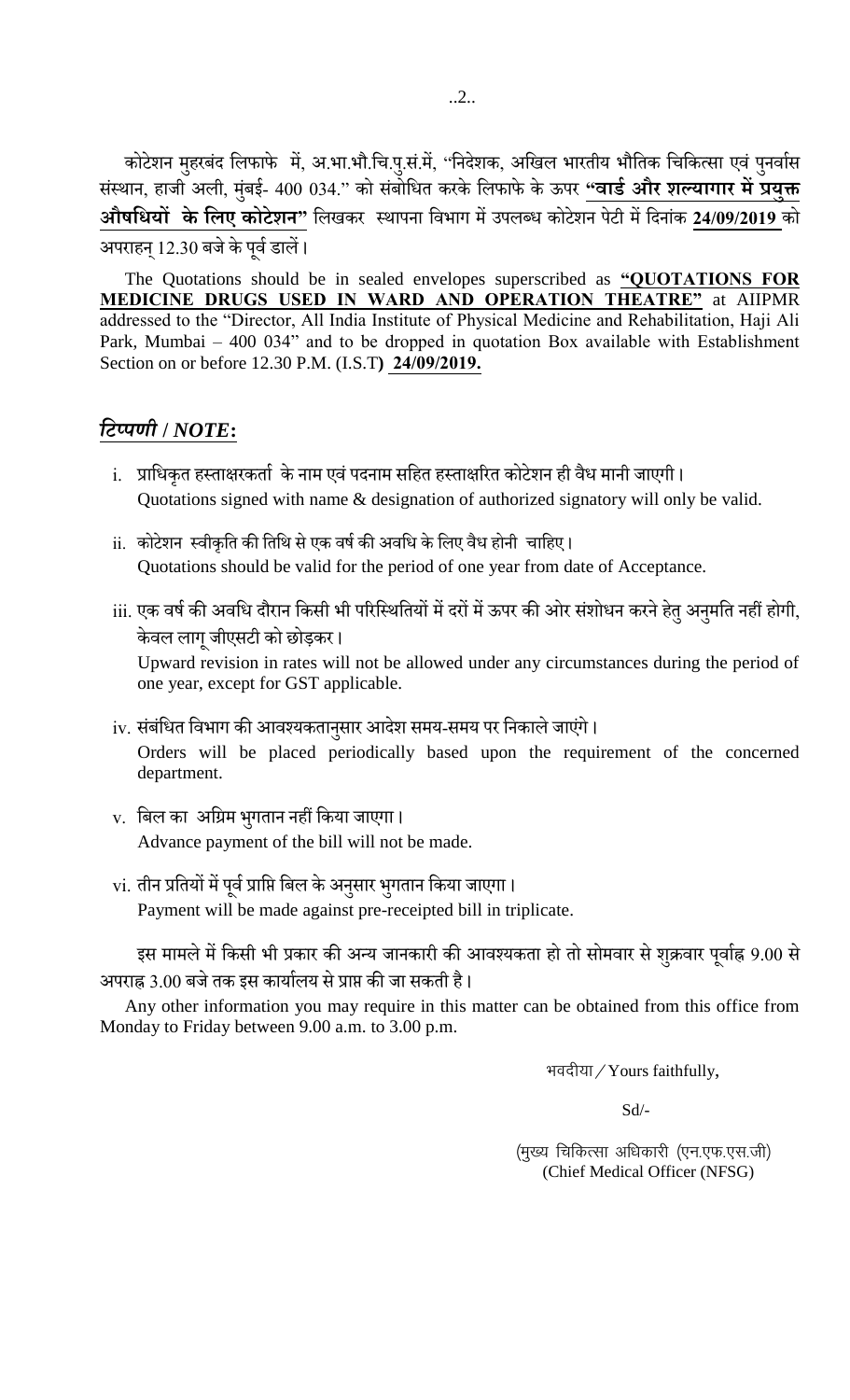| Sr. | <b>Name of Medicine, Suturing Material and</b> | <b>Generic</b> | <b>Unit Rate</b>    |
|-----|------------------------------------------------|----------------|---------------------|
| No. | <b>Consumables</b>                             | <b>Name</b>    | <b>Inclusive Of</b> |
|     |                                                |                | GST etc.            |
|     | <b>Injections</b>                              |                |                     |
| 1.  | Inj. Adrenaline (Ampoules)                     |                |                     |
| 2.  | Inj. Aminophyline (Ampoules)                   |                |                     |
| 3.  | Inj. Atracurim Besilate (Ampoules)             |                |                     |
| 4.  | Inj. Betamethasone                             |                |                     |
| 5.  | Inj. Bupivacaine (0.25) Vial                   |                |                     |
| 6.  | Inj. Bupivacaine (0.5) Vial                    |                |                     |
| 7.  | Inj. Bupivacaine Heavy (Ampoules)              |                |                     |
| 8.  | Inj. Cal Gluconate (Ampoules) 5 ml.            |                |                     |
| 9.  | Inj. Chlopromazine 50 mg                       |                |                     |
| 10. | Inj. Clonidine Hydrochloride 1 ml.             |                |                     |
| 11. | Inj. Cyclobenzaprine                           |                |                     |
| 12. | Inj. Dexamethasone Vial                        |                |                     |
| 13. | Inj. Dextrose 25% 10ml                         |                |                     |
| 14. | Inj. Dextrose 25% 25ml                         |                |                     |
| 15. | Inj. Dextrose 5% 100ml                         |                |                     |
| 16. | Inj. Dextrose Saline 500ml.                    |                |                     |
| 17. | Inj. Diazapam                                  |                |                     |
| 18. | Inj. Dicyclomine + Paracetamole                |                |                     |
| 19. | Inj. Diltiazem 25mg (Vial)                     |                |                     |
| 20. | Inj. Digoxin (Ampoules)                        |                |                     |
| 21. | Inj. Dopamine (Ampoules)                       |                |                     |
| 22. | Inj. Dexmedetomidine 1cc (Amp.)                |                |                     |
| 23. | Inj. Ephedrine (Ampoules) 1 ml.                |                |                     |
| 24. | Inj. Fentanyl 50mg/ml (Ampoules) 2 ml.         |                |                     |
| 25. | Inj. Furosemide                                |                |                     |
| 26. | Inj. Gellufusin                                |                |                     |
| 27. | Inj. Glycopyrolate 2mg (Ampoules)              |                |                     |
| 28. | Inj. Hydrocortisone 100mg Vial                 |                |                     |
| 29. | Inj. Hydroxy Ethyl Starch (Pauch Pack)         |                |                     |
| 30. | Inj. Hyuronidase 2ml                           |                |                     |
| 31. | Inj. Ketamine 50mg/ml Vial                     |                |                     |
| 32. | Inj. Lignocaine / Lignocaine (Preservative     |                |                     |
|     | $free$ – (Xylocard)                            |                |                     |
| 33. | Inj. Lignocaine Hydrochloride 1 % Vial         |                |                     |
| 34. | Inj. Lignocaine Hydrochloride 2 % Vial         |                |                     |
| 35. | Inj. Lignocaine with adrenaline 1 % Vial       |                |                     |
| 36. | Inj. Lignocaine with adrenaline 2 % Vial       |                |                     |
| 37. | Inj. Lorazepam 2ml. (Amp.)                     |                |                     |
| 38. | Inj. Labetalol (Amp.)                          |                |                     |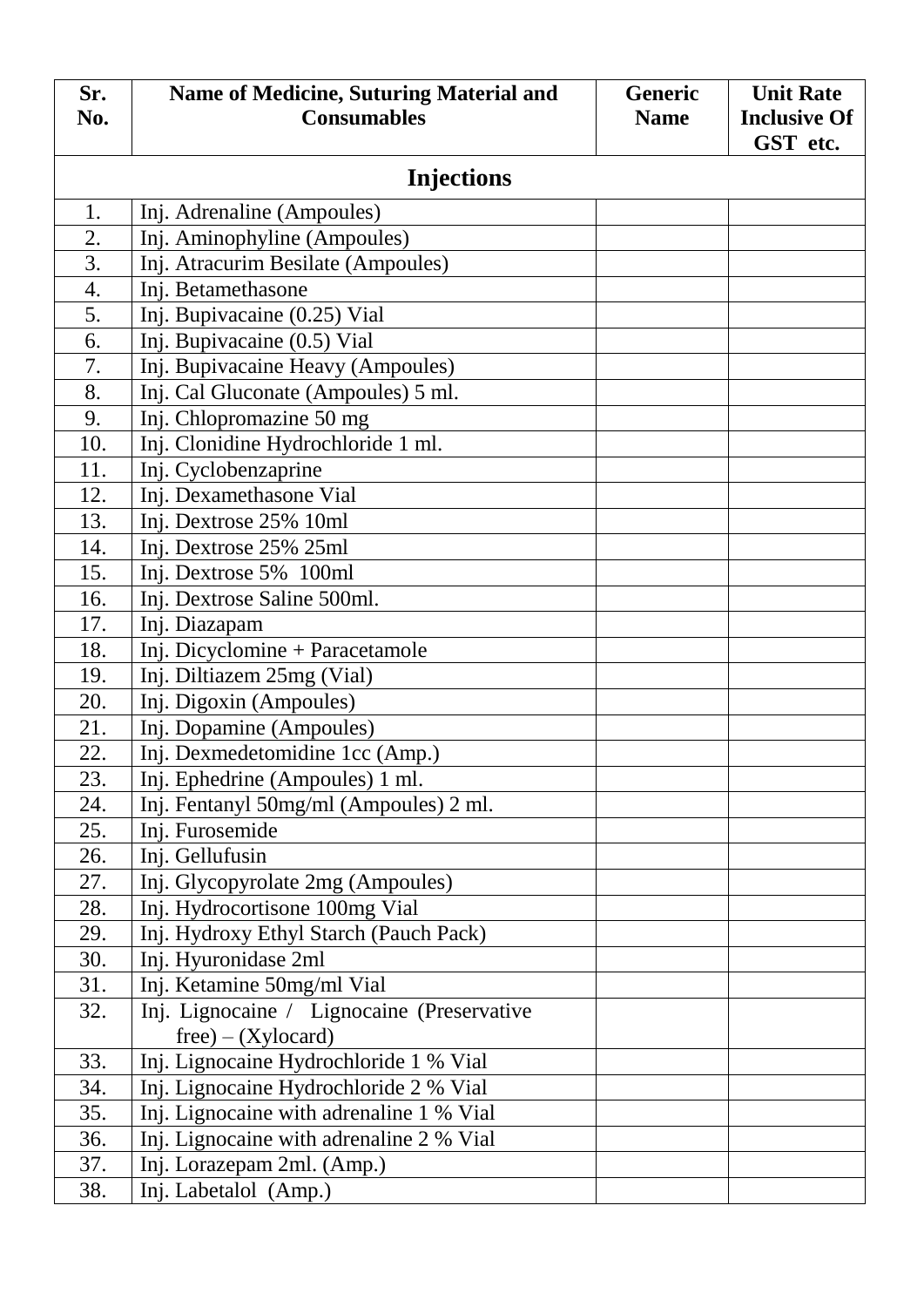| Sr. | <b>Name of Medicine, Suturing Material and</b> | <b>Generic</b> | <b>Unit Rate</b>    |
|-----|------------------------------------------------|----------------|---------------------|
| No. | <b>Consumables</b>                             | <b>Name</b>    | <b>Inclusive Of</b> |
|     |                                                |                | GST etc.            |
|     | <b>Injections</b>                              |                |                     |
| 39. | Inj. Mannitol 100 ml IV Bottle                 |                |                     |
| 40. | Inj. Medazolam 2ml (Amp)                       |                |                     |
| 41. | Inj. Medazolam 10ml (Vial)                     |                |                     |
| 42. | Inj. Mephentermine                             |                |                     |
| 43. | Inj. Metclopromide (Ampoules)                  |                |                     |
| 44. | Inj. Metronidazole 500mg, 100ml IV             |                |                     |
| 45. | Inj. Metoprolol (Amp.)                         |                |                     |
| 46. | Inj. Naloxane 400 mg/ml                        |                |                     |
| 47. | Inj. Neostigmine 0.5 mg/1 ml (Ampoules)        |                |                     |
| 48. | Inj. Neostigmine 2.5 mg/ 5 ml (Ampoules)       |                |                     |
| 49. | Inj. Nitroglycerine                            |                |                     |
| 50. | Inj. Normal Saline 10 ml                       |                |                     |
| 51. | Inj. Normal Saline 100ml                       |                |                     |
| 52. | Inj. Normal Saline 500ml                       |                |                     |
| 53. | Inj. Normal Saline 5 ltr                       |                |                     |
| 54. | Inj. Ondansetrone 2 ml (Ampoules)              |                |                     |
| 55. | Inj. Pantoprazole 40 mg                        |                |                     |
| 56. | Inj. Paracetamol 2ml (Ampoules)                |                |                     |
| 57. | Inj. Phenobarbitone                            |                |                     |
| 58. | Inj. Pot Chloride 10 ml (Ampoules)             |                |                     |
| 59. | Inj. Prednisolone 40mg/ml Vial (Depo – Medrol) |                |                     |
| 60. | Inj. Promethazine Hydrochloride 2ml (Ampoules) |                |                     |
| 61. | Inj. Propofol 1% 10ml/vial                     |                |                     |
| 62. | Inj. Propofol 1% 20ml/vial                     |                |                     |
| 63. | Inj. Pantazocine                               |                |                     |
| 64. | Inj. Pheniramine Maleate 2 ml.                 |                |                     |
| 65. | Inj. Phenotyoin 2ml (Amp.)                     |                |                     |
| 66. | Inj. Polygeline + Sodium Chloride + Potassium  |                |                     |
|     | Chloride + Calcium Chloride                    |                |                     |
| 67. | Inj. Rabeprazole                               |                |                     |
| 68. | Inj. Ranitidine 2ml (Ampoules)                 |                |                     |
| 69. | Inj. Ringer Lactate 100 ml                     |                |                     |
| 70. | Inj. Ringer Lactate 500 ml                     |                |                     |
| 71. | Inj. Sodabicarbonate 10ml (Ampoules)           |                |                     |
| 72. | Inj. Sodium Chloride 10 ml Amp                 |                |                     |
| 73. | Inj. Stardrine Vial                            |                |                     |
| 74. | Inj. Salbutamol + Ipratropium                  |                |                     |
| 75. | Inj. Suxamethonium Chloride 50 mg/ml, 10 ml    |                |                     |
|     | vial                                           |                |                     |
| 76. | Sterile water for injection 10 ml              |                |                     |
| 77. | Sterile water for injection 5 ml               |                |                     |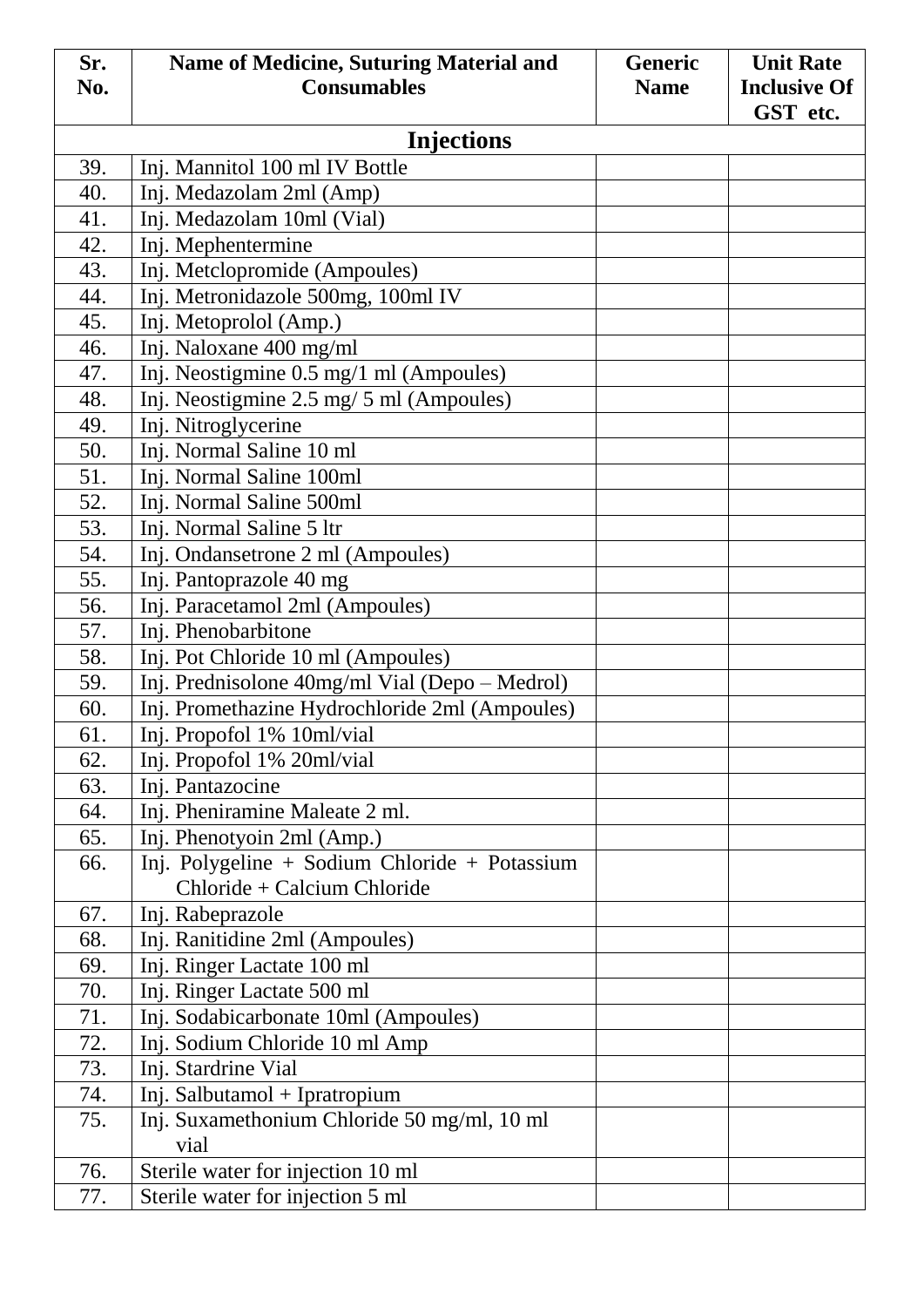| Sr.  | Name of Medicine, Suturing Material and         | <b>Generic</b> | <b>Unit Rate</b>    |
|------|-------------------------------------------------|----------------|---------------------|
| No.  | <b>Consumables</b>                              | <b>Name</b>    | <b>Inclusive Of</b> |
|      |                                                 |                | GST etc.            |
| 78.  | Inj. Theophylline                               |                |                     |
| 79.  | Inj. Thiopental Sodium 5 mg Vial                |                |                     |
| 80.  | Inj. Tetanus Toxoid 0.5 ml.                     |                |                     |
| 81.  | Inj. Tramadol 2 ml(Amp.)                        |                |                     |
| 82.  | Inj. Urograffin 76 %                            |                |                     |
| 83.  | Inj. Vecuronium Bromide (Ampoules)              |                |                     |
|      | <b>Tablets</b>                                  |                |                     |
| 84.  | Tab. Alprazolam                                 |                |                     |
| 85.  | Tab. Atenolol 50 mg                             |                |                     |
| 86.  | Tab. Azithromycin 250mg                         |                |                     |
| 87.  | Tab. Baclofen 10 mg                             |                |                     |
| 88.  | Tab. Clonazepam                                 |                |                     |
| 89.  | Tab. Diazapam 5 mg                              |                |                     |
| 90.  | Tab. Diazapam 10 mg                             |                |                     |
| 91.  | Tab. Dicyclomine $20 + \text{Paracetamol } 500$ |                |                     |
| 92.  | Tab. Diphenoxylate HCL 2.5 mg + Atropine        |                |                     |
|      | $0.025$ mg                                      |                |                     |
| 93.  | Tab. Formaldehyde                               |                |                     |
| 94.  | Tab. Furosemide                                 |                |                     |
| 95.  | Tab. Ibuprofen 400 + Paracetamol 325            |                |                     |
| 96.  | Tab. Isosorbide Dinitrate 5 mg / 10 mg          |                |                     |
| 97.  | Tab. Largactil (chlorpromazine)                 |                |                     |
| 98.  | Magnesium<br>Trisilicate<br>500<br>Tab.<br>$+$  |                |                     |
|      | Aluminium Hydroxide 250 (Gelusil)               |                |                     |
| 99.  | Tab. Metronidazole 300 + Furazolidone 100       |                |                     |
| 100. | Tab. Metocloprimide                             |                |                     |
| 101. | Tab. Nifedipine                                 |                |                     |
| 102. | Tab. Paracetamol 500 mg                         |                |                     |
| 103. | Tab. Pantaprazole 20 mg + Domperidone 10 mg     |                |                     |
| 104. | Tab. Pheniramine Maleate 25 mg                  |                |                     |
| 105. | Tab. Ranitidine OD                              |                |                     |
|      |                                                 |                |                     |
|      | <b>Syrup</b>                                    |                |                     |
| 106. | Sy. Antacid / Antigas Liquid                    |                |                     |
| 107. | Sy. Codeine Phosphate + Chlorpheniramaleate     |                |                     |
| 108. | Sy. Dextromethorphan Hydrochloride 5 mg +       |                |                     |
|      | Chlorpheniramine 2.5 mg Guaiphesin 50 mg +      |                |                     |
|      | Amoniumchloride 60 mg                           |                |                     |
| 109. | Sy. Dicyclomine HCL                             |                |                     |
| 110. | Sy. Furazolidone (25) + Metronidazole (75)      |                |                     |
| 111. | Sy. Ibuprofen                                   |                |                     |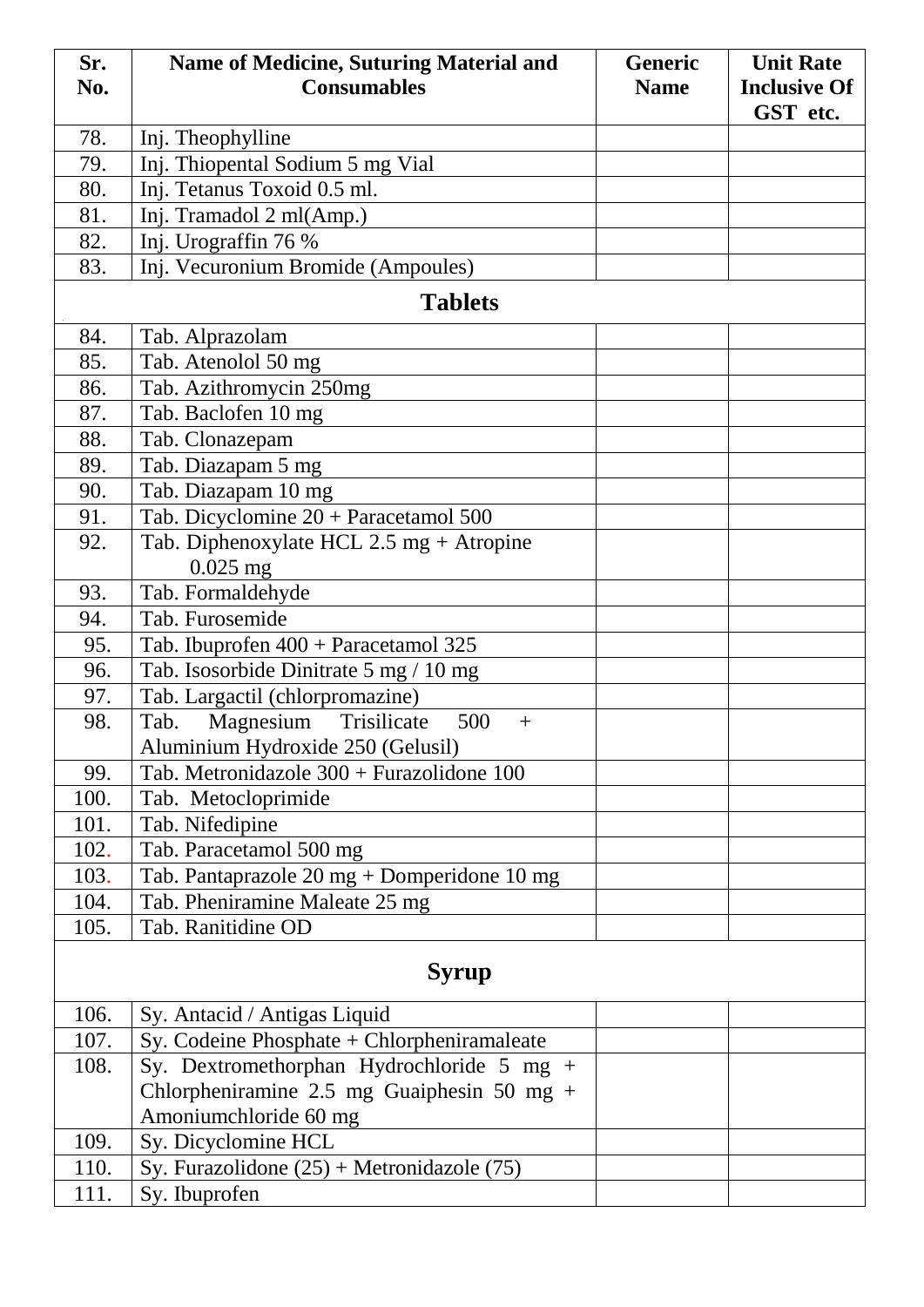| Sr.          | Name of Medicine, Suturing Material and    | <b>Generic</b> | <b>Unit Rate</b>    |  |
|--------------|--------------------------------------------|----------------|---------------------|--|
| No.          | <b>Consumables</b>                         | <b>Name</b>    | <b>Inclusive Of</b> |  |
|              |                                            |                | GST etc.            |  |
| 112.         | Sy. Metclopramide                          |                |                     |  |
| 113.         | Sy. Paracetamol                            |                |                     |  |
| 114.         | Sy. Promethazine                           |                |                     |  |
| 115.         | Sy. Triclofos Sodium                       |                |                     |  |
|              | <b>Ointments</b>                           |                |                     |  |
| 116.         | Aminacrine + Cetrimide (oint. Burnol)      |                |                     |  |
| 117.         | Chloramphenicol Applicap Bottle of 100     |                |                     |  |
| 118.         | $Clotrimazole + Beclomethasone$            |                |                     |  |
| 119.         | Framycetin                                 |                |                     |  |
| 120.         | Heparin Sodium (Thrombophob)               |                |                     |  |
| 121.         | Lignocaine + Prilocain                     |                |                     |  |
| 122.         | Lignocaine Jelly                           |                |                     |  |
| 123.         | Mupirocin ointment 2%                      |                |                     |  |
| 124.         | Silver Colloid / Propylene Glycol Ointment |                |                     |  |
| 125.         | Silver sulphadiazine                       |                |                     |  |
|              | <b>Powder</b>                              |                |                     |  |
| 126.         | Bacitracin + Neomycin + Polymyxin $(B)$    |                |                     |  |
| 127.         | Povidone Iodine Powder                     |                |                     |  |
| <b>Spray</b> |                                            |                |                     |  |
| 128.         | Ethyl chloride spray                       |                |                     |  |
| 129.         | Lignocaine spray 10%                       |                |                     |  |
| 130.         | Midazolam Nasal Spray                      |                |                     |  |
| 131.         | Salbutamol Nasal inhaler                   |                |                     |  |
| 132.         | <b>Bisacodyl</b>                           |                |                     |  |
|              | <b>Suppository</b>                         |                |                     |  |
| 133.         | <b>Bisacodyl</b>                           |                |                     |  |
| 134.         | Diazepam suppository                       |                |                     |  |
| 135.         | Diclofenac suppository 12.5mg              |                |                     |  |
| 136.         | Diclofenac suppository 25mg                |                |                     |  |
| 137.         | Diclofenac suppository 100mg               |                |                     |  |
| 138.         | Paracetamol suppository 80mg               |                |                     |  |
| 139.         | Paracetamol suppository 120mg              |                |                     |  |
| 140.         | <b>Glycerol Suppository</b>                |                |                     |  |
| 141.         | Sodium Phosphate Enema (Proctolysis enema) |                |                     |  |
|              | <b>Anesthesia</b>                          |                |                     |  |
| 142.         | Spinal needle no. 23 adult                 |                |                     |  |
| 143.         | Spinal needle no. 25 adult                 |                |                     |  |
| 144.         | Spinal needle no. 27 adult                 |                |                     |  |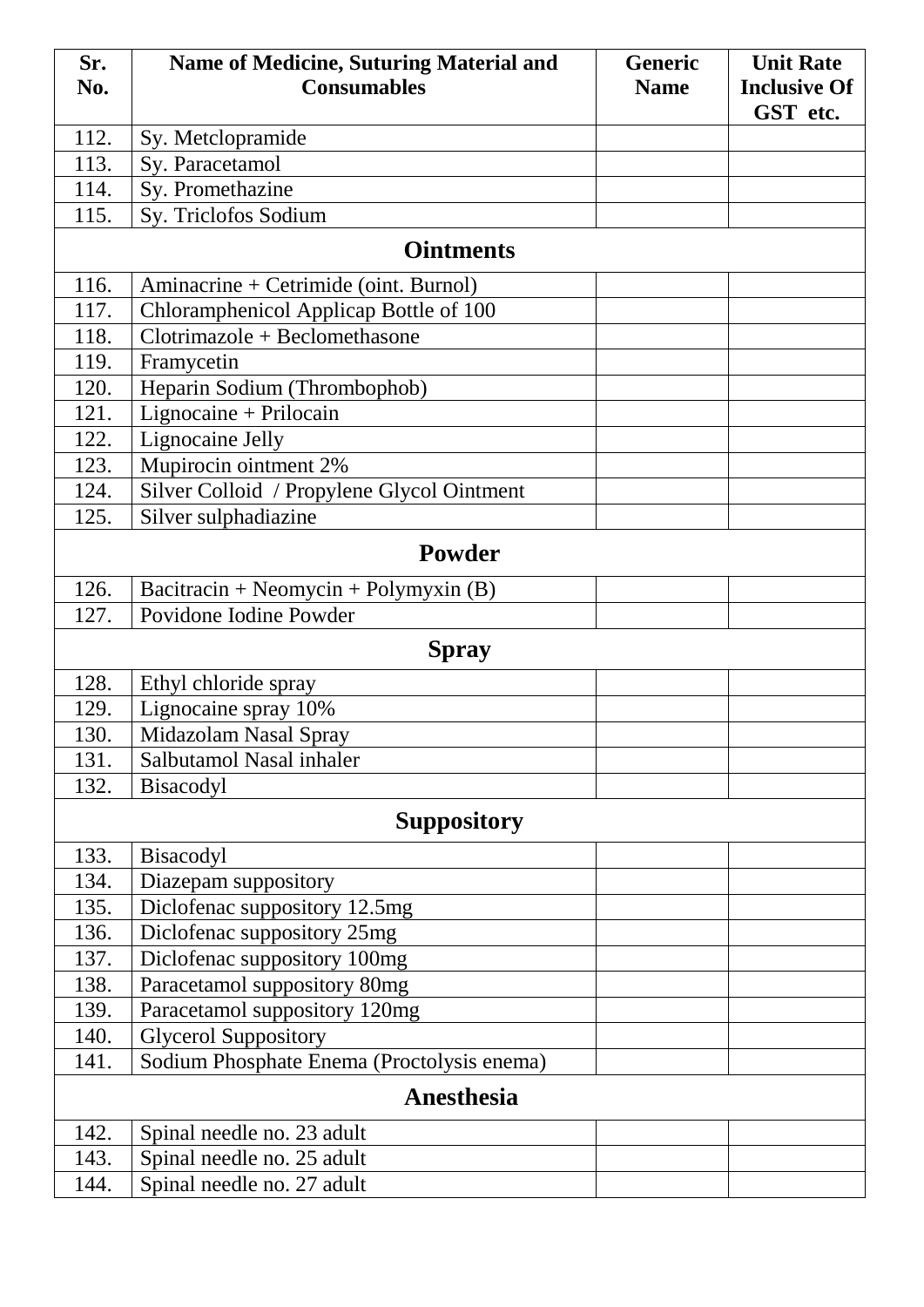| Sr.          | <b>Name of Medicine, Suturing Material and</b>                   | <b>Generic</b> | <b>Unit Rate</b>    |
|--------------|------------------------------------------------------------------|----------------|---------------------|
| No.          | <b>Consumables</b>                                               | <b>Name</b>    | <b>Inclusive Of</b> |
|              |                                                                  |                | GST etc.            |
|              |                                                                  |                |                     |
|              | Anesthesia                                                       |                |                     |
| 145.         | Spinal needle no. 23 Pencil Point                                |                |                     |
| 146.         | Spinal needle no. 25 Pencil Point                                |                |                     |
| 147.         | Epidural spinal combined needle (18G/27G)                        |                |                     |
| 148.         | Epidural set minipack system I size 18G                          |                |                     |
| 149.         | Epidural catheter 18G                                            |                |                     |
| 150.         | Epidural catheter clamp lock IT plus (size 18G)                  |                |                     |
| 151.         | Stimuplex needle $25mm(24 G x 1")$                               |                |                     |
| 152.         | Stimuplex needle 50mm $(22 \text{ G x } 2")$                     |                |                     |
| 153.         | Stimuplex needle $100 \text{mm}$ (21 G x 4")                     |                |                     |
| 154.         | Halothane 250 ml                                                 |                |                     |
| 155.         | Endotracheal tubes plain-2.5                                     |                |                     |
| 156.         | Endotracheal tubes plain -3.0                                    |                |                     |
| 157.<br>158. | Endotracheal tubes plain -3.5                                    |                |                     |
| 159.         | Endotracheal tubes plain - 4.0<br>Endotracheal tubes plain - 4.5 |                |                     |
| 160.         | Endotracheal tubes plain - 5.0                                   |                |                     |
| 161.         | Endotracheal tubes (with cuff) $-0.5$                            |                |                     |
| 162.         | Endotracheal tubes (with cuff) $-4.0$                            |                |                     |
| 163.         | Endotracheal tubes (with cuff) $-4.5$                            |                |                     |
| 164.         | Endotracheal tubes (with cuff) $-5.0$                            |                |                     |
| 165.         | Endotracheal tubes (with cuff) $-5.5$                            |                |                     |
| 166.         | Endotracheal tubes (with cuff) $-6.0$                            |                |                     |
| 167.         | Endotracheal tubes (with cuff) $-6.5$                            |                |                     |
| 168.         | Endotracheal tubes (with cuff) $-7.0$                            |                |                     |
| 169.         | Endotracheal tubes (with cuff) $-7.5$                            |                |                     |
| 170.         | Endotracheal tubes (with cuff) $-8.0$                            |                |                     |
| 171.         | Endotracheal tubes (with cuff) $-8.5$                            |                |                     |
| 172.         | Endotracheal tubes (with cuff) $-9.0$                            |                |                     |
| 173.         | Endotracheal tubes (with cuff) $-9.5$                            |                |                     |
| 174.         | Endotracheal tubes (with cuff) $-10$                             |                |                     |
| 175.         | Suction catheters disposable $No - 6$                            |                |                     |
| 176.         | Suction catheters disposable No $-8$                             |                |                     |
| 177.         | Suction catheters disposable $No - 10$                           |                |                     |
| 178.         | Suction catheters disposable $No-12$                             |                |                     |
| 179.         | Suction catheters disposable $No-14$                             |                |                     |
| 180.         | O <sub>2</sub> rubber catheter No.02                             |                |                     |
| 181.         | O2 rubber catheter No.03                                         |                |                     |
| 182.         | O2 rubber catheter No.04                                         |                |                     |
| 183.         | O <sub>2</sub> rubber catheter No.05                             |                |                     |
| 184.         | O <sub>2</sub> rubber catheter No.06                             |                |                     |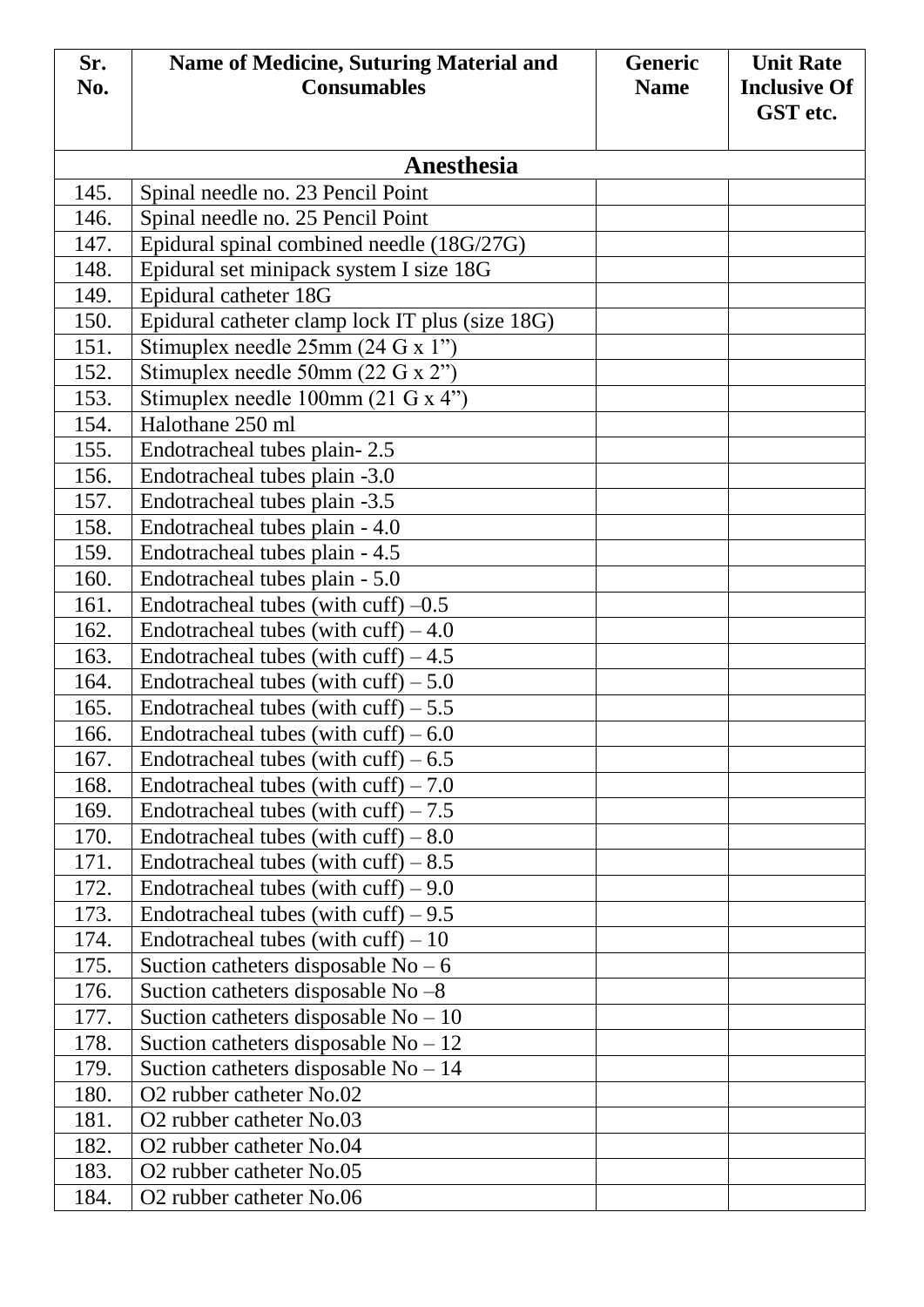| Sr.  | <b>Name of Medicine, Suturing Material and</b> | <b>Generic</b> | <b>Unit Rate</b>    |  |  |
|------|------------------------------------------------|----------------|---------------------|--|--|
| No.  | <b>Consumables</b>                             | <b>Name</b>    | <b>Inclusive Of</b> |  |  |
|      | GST etc.<br><b>Anesthesia</b>                  |                |                     |  |  |
| 185. | O2 rubber catheter No.07                       |                |                     |  |  |
| 186. | O2 rubber catheter No.08                       |                |                     |  |  |
| 187. | O2 rubber catheter No.09                       |                |                     |  |  |
| 188. | O2 rubber catheter No.10                       |                |                     |  |  |
| 189. | O <sub>2</sub> rubber catheter No.11           |                |                     |  |  |
| 190. | O <sub>2</sub> rubber catheter No.12           |                |                     |  |  |
| 191. | O2 rubber catheter No.13                       |                |                     |  |  |
| 192. | Soda lime granules 5kg                         |                |                     |  |  |
| 193. | Sevoflurane 250 ml.                            |                |                     |  |  |
| 194. | ECG Electrodes (packet of 50)                  |                |                     |  |  |
| 195. | ECG Rolls 50mm x 30 mtrs.                      |                |                     |  |  |
| 196. | ECG Jelly 250 gm. (bottle)                     |                |                     |  |  |
|      | <b>Consumables</b>                             |                |                     |  |  |
| 197. | Disp. Syringe 50 cc (without needle)           |                |                     |  |  |
| 198. | Disp. Syringe 20 cc (without needle)           |                |                     |  |  |
| 199. | Disp. Syringe 10 cc (with needle)              |                |                     |  |  |
| 200. | Disp. Syringe 5 cc (with needle)               |                |                     |  |  |
| 201. | Disp. Syringe 2 cc (with needle)               |                |                     |  |  |
| 202. | Tuberculin syringe 1ml (with needle)           |                |                     |  |  |
| 203. | Disp. Needle No.18                             |                |                     |  |  |
| 204. | Disp. Needle No.20                             |                |                     |  |  |
| 205. | Disp. Needle No.21                             |                |                     |  |  |
| 206. | Disp. Needle No.22                             |                |                     |  |  |
| 207. | Disp. Needle No.23                             |                |                     |  |  |
| 208. | Disp. Needle No.24                             |                |                     |  |  |
| 209. | Disp. Needle No.25                             |                |                     |  |  |
| 210. | Disp. Needle No.26                             |                |                     |  |  |
| 211. | Disp. Needle No. $22 \times 1.5$ (38 mm)       |                |                     |  |  |
| 212. | <b>Blood Sets</b>                              |                |                     |  |  |
| 213. | I.V. sets                                      |                |                     |  |  |
| 214. | Microdrip sets                                 |                |                     |  |  |
| 215. | Extension Line with 3 way stopcock (10cm)      |                |                     |  |  |
| 216. | <b>TURP Set</b>                                |                |                     |  |  |
| 217. | Three way stop cock                            |                |                     |  |  |
| 218. | I.V. Cannula No. 18                            |                |                     |  |  |
| 219. | I.V. Cannula No. 20                            |                |                     |  |  |
| 220. | I.V. Cannula No. 22                            |                |                     |  |  |
| 221. | I.V. Cannula No. 24                            |                |                     |  |  |
| 222. | Sterile Surgical Blade No. 10                  |                |                     |  |  |
| 223. | Sterile Surgical Blade No. 11                  |                |                     |  |  |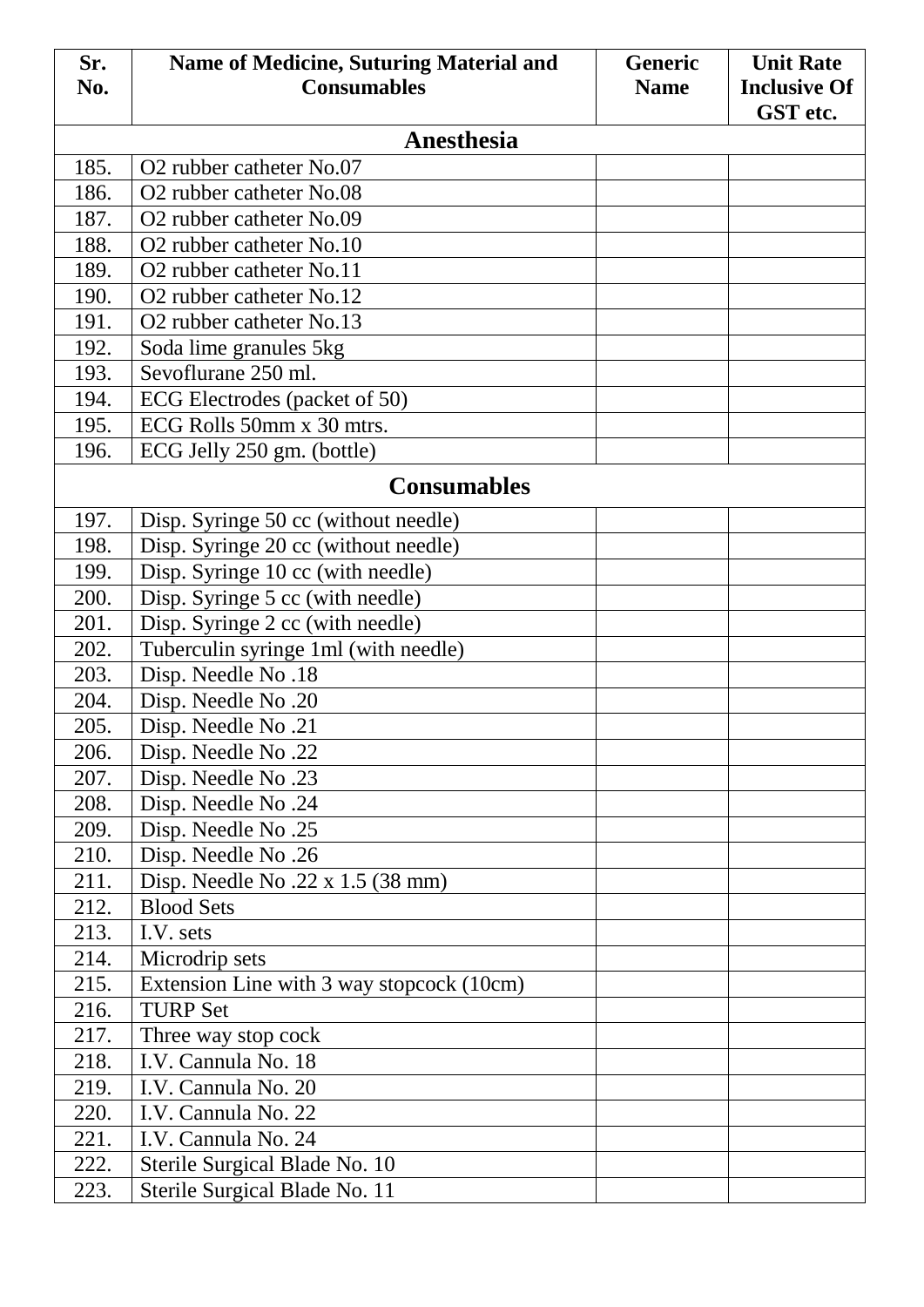| Sr.  | <b>Name of Medicine, Suturing Material and</b> | <b>Generic</b> | <b>Unit Rate</b>    |
|------|------------------------------------------------|----------------|---------------------|
| No.  | <b>Consumables</b>                             | <b>Name</b>    | <b>Inclusive Of</b> |
|      |                                                |                | GST etc.            |
| 224. | Sterile Surgical Blade No. 15                  |                |                     |
| 225. | Sterile Surgical Blade No. 22                  |                |                     |
| 226. | Sterile Surgical Blade No. 23                  |                |                     |
| 227. | Sterile Disposable Gloves 5 1/2                |                |                     |
| 228. | Sterile Disposable Gloves 6                    |                |                     |
| 229. | Sterile Disposable Gloves 6 1/2                |                |                     |
| 230. | Sterile Disposable Gloves 7                    |                |                     |
| 231. | Sterile Disposable Gloves 7 1/2                |                |                     |
| 232. | <b>Sterile Disposable Gloves 8</b>             |                |                     |
| 233. | Disposable Unsterile Gloves 6                  |                |                     |
| 234. | Disposable Unsterile Gloves $6\frac{1}{2}$     |                |                     |
| 235. | Disposable Unsterile Gloves 7                  |                |                     |
| 236. | Disposable Unsterile Gloves $7\frac{1}{2}$     |                |                     |
| 237. | Powder free gloves 6                           |                |                     |
| 238. | Powder free gloves $6\frac{1}{2}$              |                |                     |
| 239. | Powder free gloves 7                           |                |                     |
| 240. | Powder free gloves $7\frac{1}{2}$              |                |                     |
| 241. | Plastic gloves (medium)                        |                |                     |
|      | <b>Dressing Materials</b>                      |                |                     |
| 242. | Absorbant wound dressing I/V film              |                |                     |
| 243. | Absorbant wound dressing 7.2x5 cm              |                |                     |
| 244. | Absorbant wound dressing 8x15 cm               |                |                     |
| 245. | Absorbant wound dressing 10x20 cm              |                |                     |
| 246. | Absorbant wound dressing 10x25 cm              |                |                     |
| 247. | Absorbant wound dressing 10x30 cm              |                |                     |
| 248. | Absorbant wound dressing 10x35 cm              |                |                     |
| 249. | Chlorhexidine Gauze Dressing (sofra tulle)     |                |                     |
| 250. | Polyvinyl Polymer Benzocaine with Cetrimide    |                |                     |
|      | Spray (Healex Spray)                           |                |                     |
| 251. | <b>Paraffin Gauze</b>                          |                |                     |
| 252. | Cotton rolls 500 gm.                           |                |                     |
| 253. | Bandage 18mtrs x 100 cm (450 gm)               |                |                     |
| 254. | Gauze 18 mtrs x 100 cm (450 gm)                |                |                     |
| 255. | Lint Piece 400 gms                             |                |                     |
| 256. | Mackintosh                                     |                |                     |
| 257. | Soft rolls 3 inch (7.5)                        |                |                     |
| 258. | Soft rolls 4 inch (10 cm)                      |                |                     |
| 259. | Soft rolls 6 inch (15cm)                       |                |                     |
| 260. | Adhesive Tape10 cm (Sticking plaster)          |                |                     |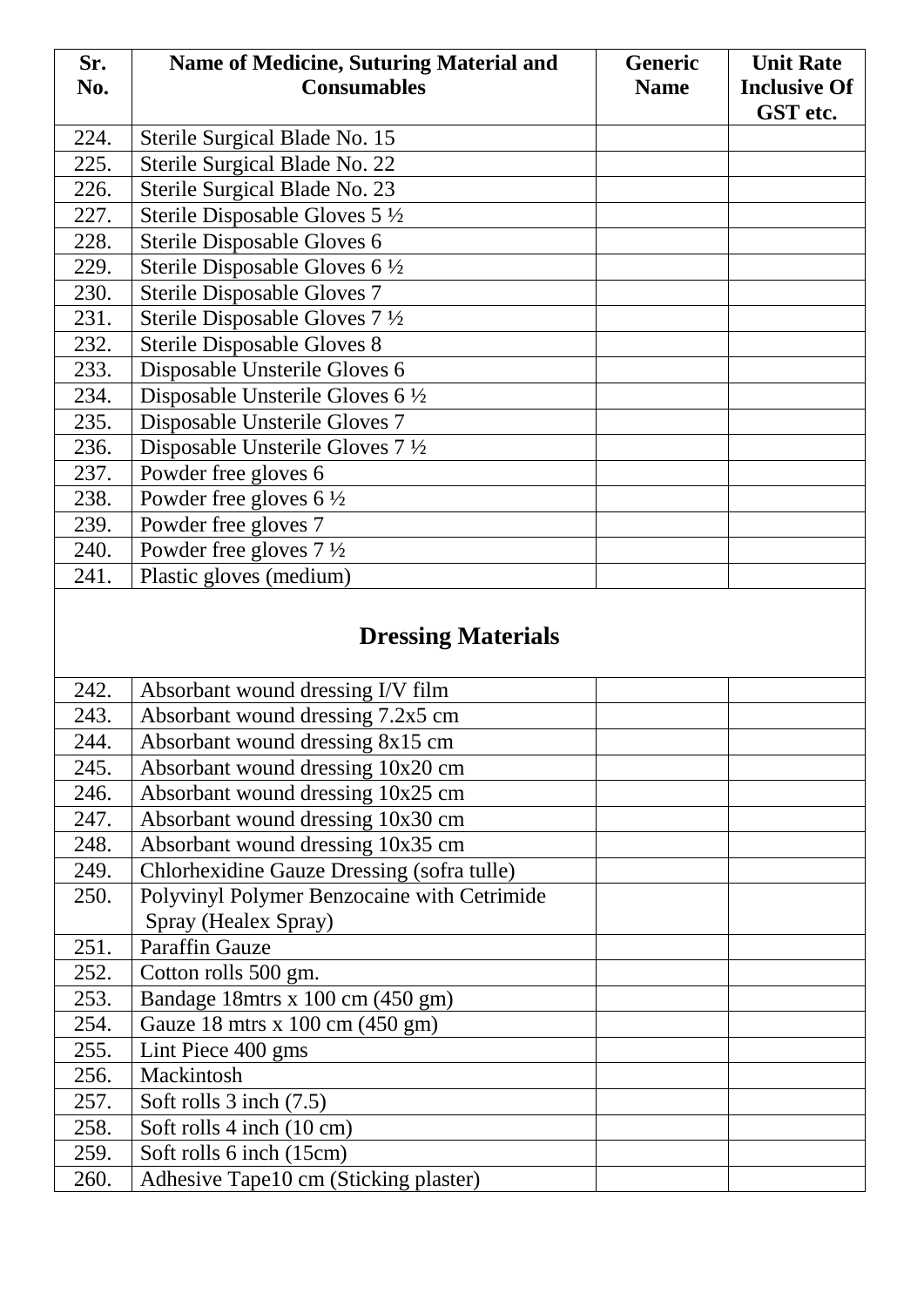| Sr.  | Name of Medicine, Suturing Material and          | <b>Generic</b> | <b>Unit Rate</b>    |
|------|--------------------------------------------------|----------------|---------------------|
| No.  | <b>Consumables</b>                               | <b>Name</b>    | <b>Inclusive Of</b> |
|      |                                                  |                | GST etc.            |
| 261. | Hypo allergenic non-woven tape 2.5 cms x 9 mtrs  |                |                     |
|      | (Micropore)                                      |                |                     |
| 262. | Elastic Adhesive Bandage 7.5 cm                  |                |                     |
| 263. | Elastic Adhesive Bandage 10 cm                   |                |                     |
| 264. | Elastic Adhesive Bandage 15 cm                   |                |                     |
| 265. | Plaster of Paris 7.5 cm                          |                |                     |
| 266. | Plaster of Paris 10 cm                           |                |                     |
| 267. | Plaster of Paris 15 cm                           |                |                     |
| 268. | Fiber Glass Cast Tape 10cm (Articast)            |                |                     |
| 269. | Fiber Glass Cast Tape 15cm (Articast)            |                |                     |
| 270. | Crape bandage 7.5 cm                             |                |                     |
| 271. | Crape bandage 10 cm                              |                |                     |
| 272. | Crape bandage 15 cm                              |                |                     |
| 273. | Steam indicator tape (Autoclave Tape)            |                |                     |
| 274. | Disposable mask                                  |                |                     |
| 275. | Test Strip (Dr. Morepen)                         |                |                     |
|      | <b>Dressing Materials</b>                        |                |                     |
| 276. | Pen needle                                       |                |                     |
| 277. | Glycerine 400ml                                  |                |                     |
| 278. | Liquid paraffin 400ml                            |                |                     |
| 279. | Tincture benzoin 400ml                           |                |                     |
| 280. | Tincture iodine 400ml                            |                |                     |
| 281. | Povidone Iodine Cleansing Sodium 7.5%, 100 ml    |                |                     |
|      | (Scrub)                                          |                |                     |
| 282. | Povidone Iodine Cleansing Sodium 5% 500 ml       |                |                     |
|      | (Solution)                                       |                |                     |
| 283. | Ioprep 1% 500ml                                  |                |                     |
| 284. | Chlorinated Lime unit Boric Acid Solution 400 ml |                |                     |
|      | (Eusol)                                          |                |                     |
| 285. | Hydrogen peroxide 450ml                          |                |                     |
| 286. | Cetrimide $0.5 %$ + Chlorohexidine 0.1 %         |                |                     |
|      | $(1 \text{ hr can})$                             |                |                     |
| 287. | Solvent ether 500ml                              |                |                     |
| 288. | Surgical spirit 400ml                            |                |                     |
| 289. | Instant Surface disinfectant 250 ml              |                |                     |
| 290. | Mecetronium EthylSuphate Solution 500 ml         |                |                     |
| 291. | Stellisept 500ml                                 |                |                     |
| 292. | <b>Glutary Disinfectant Solution 1 ltr</b>       |                |                     |
|      | <b>Dressing Materials</b>                        |                |                     |
| 293. | Surface and Environment disinfectant 5 ltr       |                |                     |
| 294. | Formal dehyde solution 5 ltr                     |                |                     |
|      |                                                  |                |                     |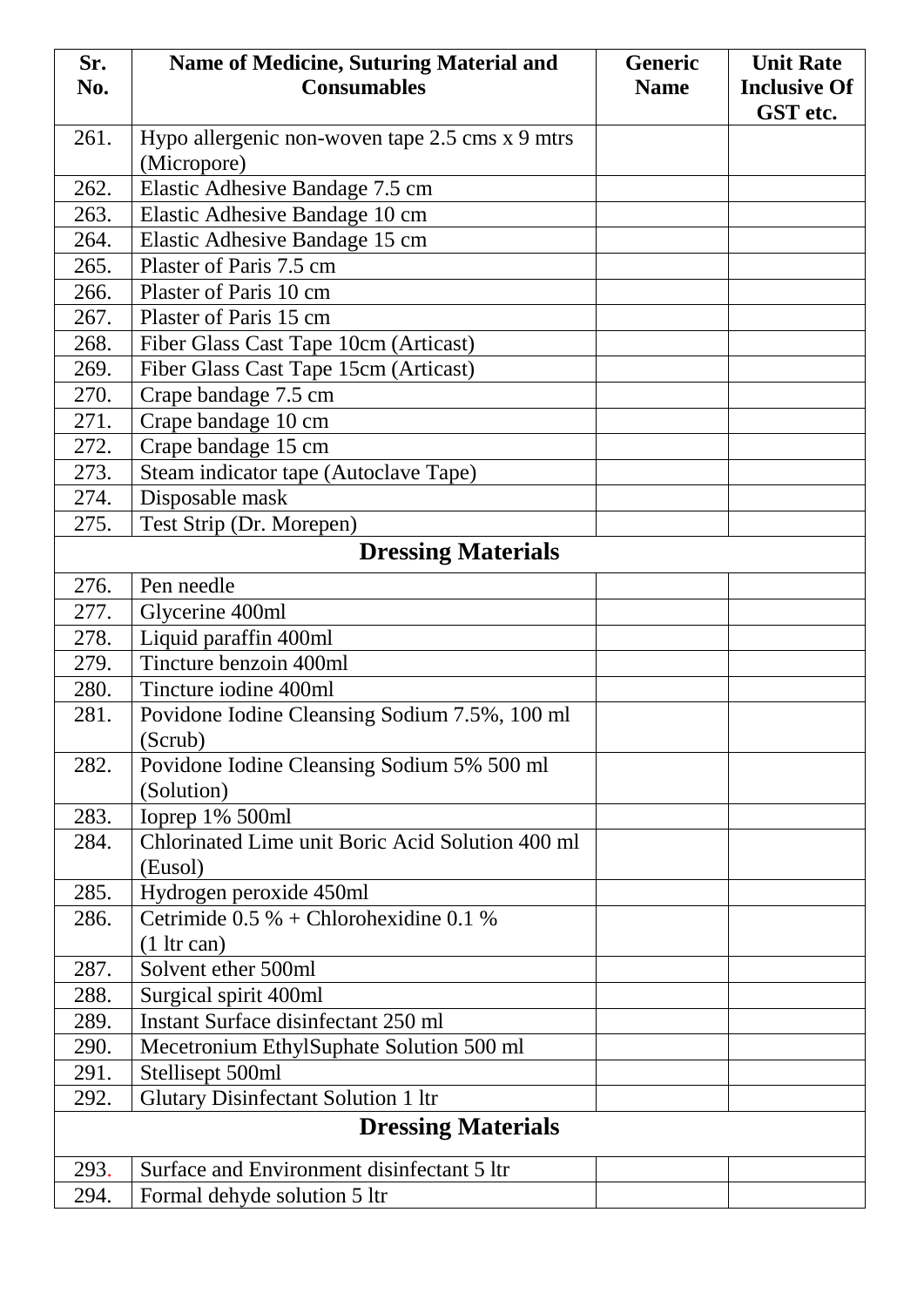| Sr.  | <b>Name of Medicine, Suturing Material and</b>   | <b>Generic</b> | <b>Unit Rate</b>    |
|------|--------------------------------------------------|----------------|---------------------|
| No.  | <b>Consumables</b>                               | <b>Name</b>    | <b>Inclusive Of</b> |
|      |                                                  |                | GST etc.            |
| 295. | Close wound suction unit No.8 (Paediatric)       |                |                     |
| 296. | Close wound suction unit No.10                   |                |                     |
| 297. | Close wound suction unit No.12                   |                |                     |
| 298. | Close wound suction unit No.14                   |                |                     |
| 299. | Skin traction                                    |                |                     |
| 300. | Pelvic traction                                  |                |                     |
| 301. | Cervical traction                                |                |                     |
| 302. | Petroleum Jelly                                  |                |                     |
|      | <b>Suturing Materials</b>                        |                |                     |
| 303. | Black Braided Silk with cutting needle $-1$      |                |                     |
| 304. | Black Braided Silk with cutting needle $-1.0$    |                |                     |
| 305. | Black Braided Silk with cutting needle $-2.0$    |                |                     |
| 306. | Black Braided Silk with cutting needle $-3.0$    |                |                     |
| 307. | Black Braided Silk with cutting needle $-4.0$    |                |                     |
| 308. | Black Braided Silk with cutting needle $-5.0$    |                |                     |
| 309. | Black Braided Silk with Round body needle - 1    |                |                     |
| 310. | Black Braided Silk with Round body needle $-1.0$ |                |                     |
| 311. | Black Braided Silk with Round body needle $-2.0$ |                |                     |
| 312. | Black Braided Silk with Round body needle $-3.0$ |                |                     |
| 313. | Black Braided Silk with Round body needle $-4.0$ |                |                     |
| 314. | Black Braided Silk with Round body needle $-5.0$ |                |                     |
| 315. | Bone wax                                         |                |                     |
| 316. | Monofilament Poliglecaprone 1.0                  |                |                     |
| 317. | Monofilament Poliglecaprone 2.0                  |                |                     |
| 318. | Monofilament Poliglecaprone 3.0                  |                |                     |
|      | <b>Suturing Materials</b>                        |                |                     |
| 319. | Monofilament Polyamide 1.0                       |                |                     |
| 320. | Monofilament Polyamide 2.0                       |                |                     |
| 321. | Monofilament Polyamide 4.0                       |                |                     |
| 322. | Monofilament Polyamide 3.0                       |                |                     |
| 323. | Monofilament Polyamide 4.0                       |                |                     |
| 324. | Polygly Colic Acid Coated & Braided with cutting |                |                     |
|      | $needle -1.0$                                    |                |                     |
| 325. | Polygly Colic Acid Coated & Braided with cutting |                |                     |
|      | $needle -2.0$                                    |                |                     |
| 326. | Polygly Colic Acid Coated & Braided with cutting |                |                     |
|      | $needle -3.0$                                    |                |                     |
| 327. | Polygly Colic Acid Coated & Braided with cutting |                |                     |
|      | $\text{ needle} - 4.0$                           |                |                     |